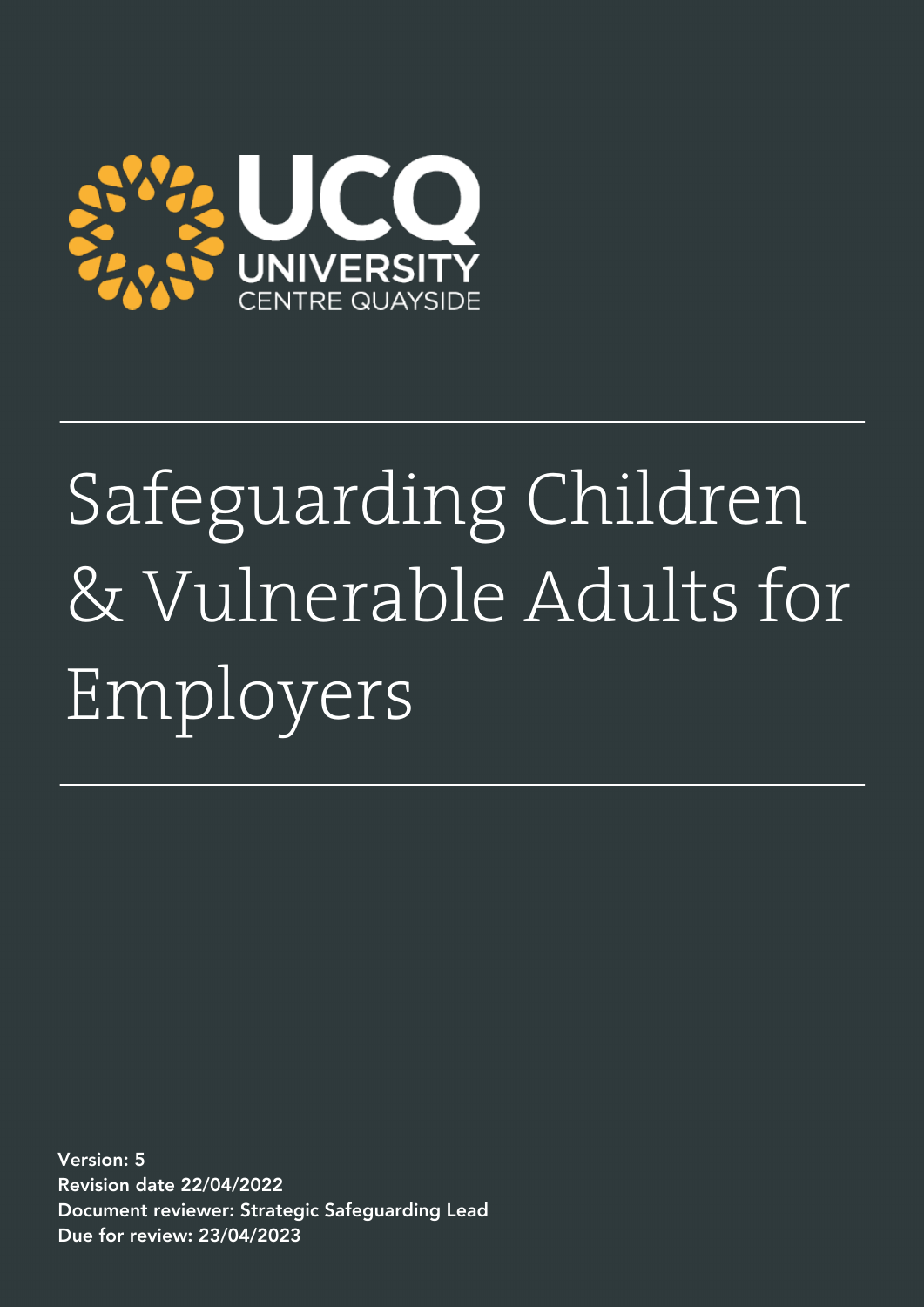

## Safeguarding Children & Vulnerable Adults for Employers

## Table of Contents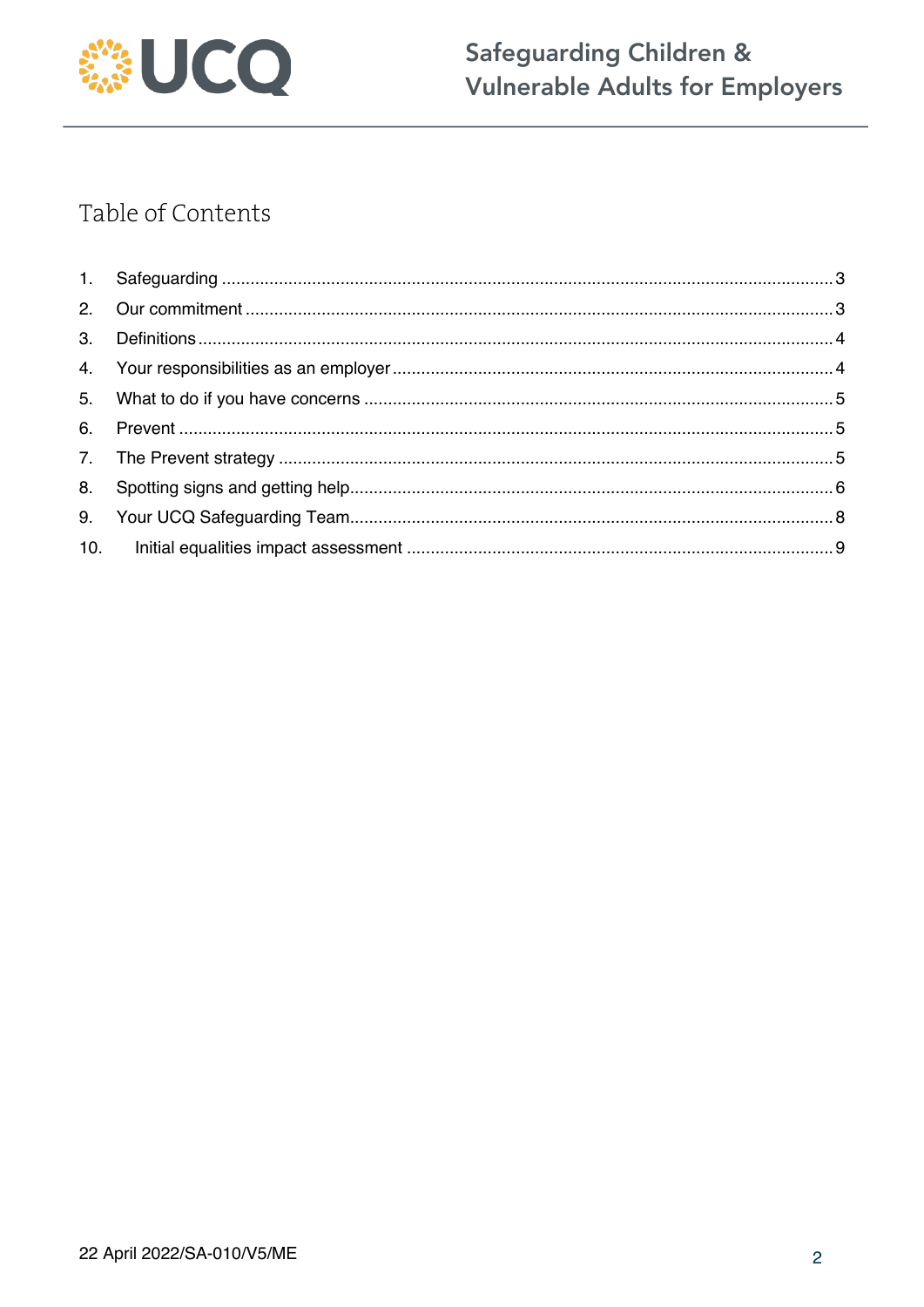

### 1. Safeguarding

- 1.1 University Centre Quayside (UCQ) fully recognise their responsibilities to safeguard and promote the welfare of children and vulnerable adults, including the responsibilities their Academic Council, staff and volunteers have in regard to the protection of children and vulnerable adults from abuse; and to have due regard to the need to prevent people from being drawn into terrorism. Safeguarding and Prevent policies, procedures, training and support can be found at https://ucq.ac.uk/safeguarding-and-prevent/
- 1.2 UCQ strive to provide a safe environment for all students in its care while they are on the UCQ premises, visiting, travelling to and from UCQ, or participating in wider UCQ programmes such as an apprenticeship.

#### 2. Our commitment

- 2.1 UCQ are committed to safeguarding and promoting the welfare of children and vulnerable adults and expect all students and all staff (including agency, associate and hourly paid staff), irrespective of anyone's position or role in UCQ, to share this commitment.
- 2.2 We believe that everyone (especially children and vulnerable adults) should be, and feel, safe; and we want everyone who attends or has contact with UCQ to enjoy what UCQ has to offer in safety.
- 2.3 We want to make sure that our students know this and are empowered to tell us if they have suffered, or are suffering, from harm or abuse; or if they feel at risk of being drawn into terrorism or extremism.
- 2.4 We want organisations who work with, or commission work from UCQ, to have confidence that we are a safe organisation.
- 2.5 We want all students studying with us to see themselves as a valued part of the UCQ community and to understand how this community operates within the wider UK community, including the importance of promoting, and abiding by, the British values of:
	- 2.5.1 Democracy
	- 2.5.2 The rule of law
	- 2.5.3 Individual liberty
	- 2.5.4 Mutual respect and tolerance for those with different faiths and beliefs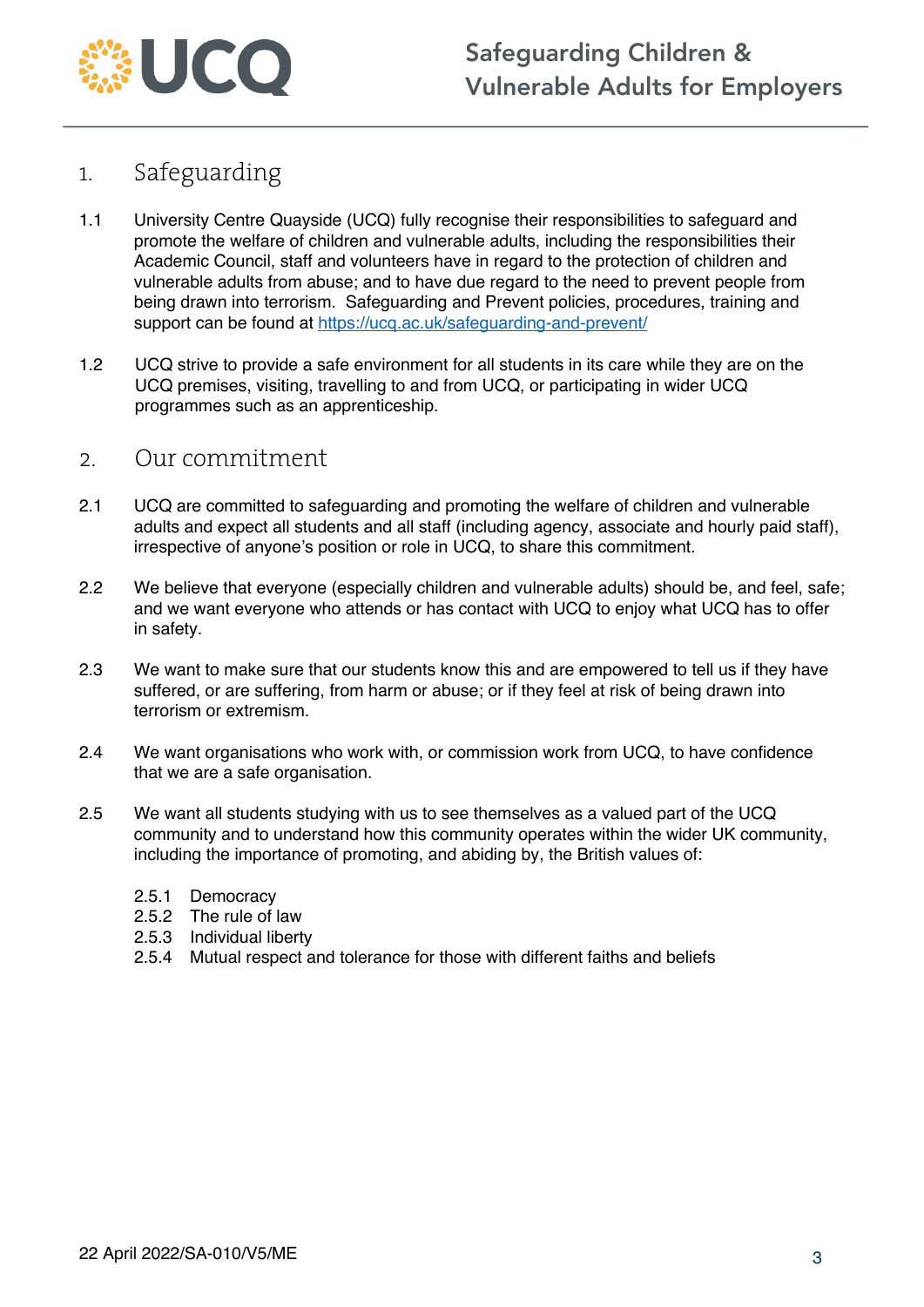

#### 3. Definitions

- **3.1 Abuse**  a form of maltreatment. Somebody may abuse or neglect by inflicting harm, or by failing to act to prevent harm. Individuals may be abused in a family or in an institutional or community setting, by those known to them, or, more rarely, by a stranger (e.g. via the internet). They may be abused by an adult/s or another child or children.
	- 3.1.1 Types of abuse include: neglect, physical abuse, emotional abuse, sexual abuse, psychological abuse, discriminatory abuse, financial abuse, institutional abuse, Missing & Sexually Exploited and Trafficked (MSET) and Female Genital Mutilation (FGM).
- **3.2 Children** those under the age of eighteen.
- **3.3 Duty of Care** the duty which rests upon an individual or organisation to ensure that all reasonable steps are taken to ensure the safety of a child or vulnerable adult involved in any activity or interaction for which that individual or organisation is responsible. Any person in charge of or working with children or vulnerable adults in any capacity, is considered both legally and morally to owe them a duty of care.
- **3.4 Safeguarding** taking all reasonable measures to ensure that the risks of harm to children and vulnerable adult's welfare are minimised. Where there are concerns about children and vulnerable adult's welfare, take all appropriate actions to address these concerns, working to agreed policies and procedures and working in partnership with other local agencies.
- **3.5 Vulnerable Adult or Adult at Risk**  for the purpose of safeguarding and UCQ's duty of care, a vulnerable adult is defined as any adult considered to be at risk of harm.

### 4. Your responsibilities as an employer

- 4.1 As an employer working with UCQ, you must give us assurances that you and your staff will adhere to our Safeguarding Policy and principles. Additionally, you must guarantee us that:
	- 4.1.1 The welfare of all employees is of primary concern to you
	- 4.1.2 If applicable, you and your staff have received adequate training to familiarise yourself with child protection issues. Training can be found on the UCQ website at: https://ucq.ac.uk/safeguarding-and-prevent-training/ This training is available to you and your employees.
	- 4.1.3 You have read and understood all briefing documents provided to you by UCQ
	- 4.1.4 You are aware that we will take all incidents of alleged poor practice, misconduct and/or abuse seriously and these will be responded to swiftly and appropriately
	- 4.1.5 You know who the UCQ Designated Safeguarding Lead is and how to contact them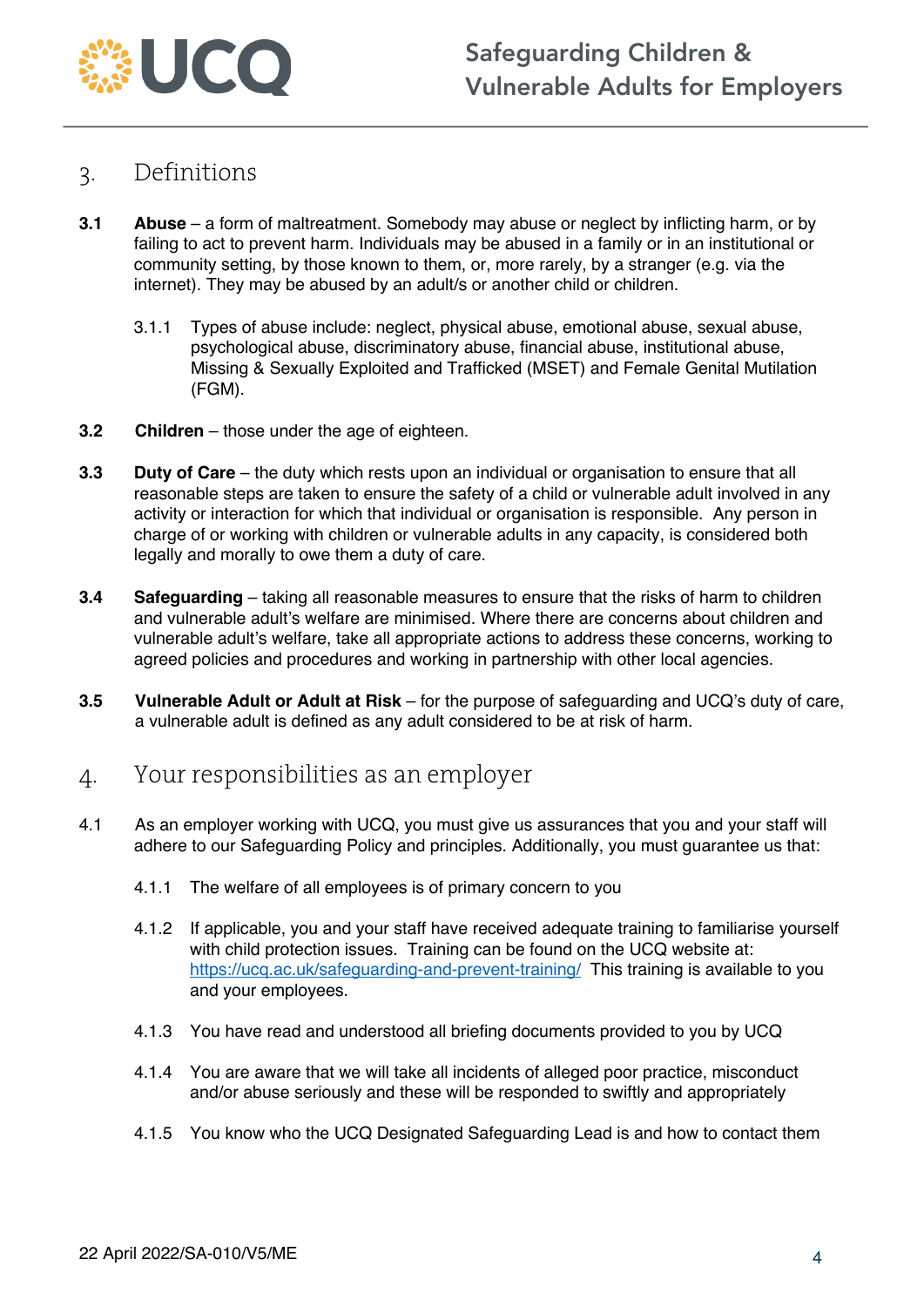

- 4.1.6 You know that it is your responsibility to report any concerns about abuse to the UCQ Designated Safeguarding Lead and, where required, the local authorities and emergency services
- 4.1.7 All personal data you keep is processed in accordance with the requirements of the Data Protection Act 2018 and GDPR
- 5. What to do if you have concerns
- 5.1 If you have concerns that a person undertaking a UCQ programme may be at risk of or suffering from abuse you should do the following:
	- 5.1.1 Contact the UCQ Safeguarding Team immediately
	- 5.1.2 Tell the student/apprentice what you are doing and why (unless you have a good reason not to do so)
	- 5.1.3 Do not investigate the situation
	- 5.1.4 Do not promise confidentiality
	- 5.1.5 Record any conversations factually
	- 5.1.6 Contact the local authorities in cases of emergency
- 6. Prevent
- 6.1 Prevent is about safeguarding people and communities from the threat of terrorism. Prevent is part of CONTEST, the Government's counter-terrorism strategy. It aims to stop people becoming terrorists or supporting terrorism. Prevent deals with all forms of extremism, including Daesh/AQ inspired, extreme right, extreme left and animal rights.
- 6.2 The Prevent statutory duty, which came into force on 1 July 2015, has prompted a significant step forward in the delivery of Prevent work across all public and some private sector organisations.
- 7. The Prevent strategy
- 7.1 The Prevent strategy responds to the ideological challenge we face from terrorism and aspects of extremism and the threat we face from those who promote these views, by doing the following:
	- 7.1.1 Providing practical help to prevent people from being drawn into terrorism and ensure they are given appropriate advice and support; and
	- 7.1.2 Working with a wide range of sectors (including education, criminal justice, faith, charities, online and health) where there are risks of radicalisation that we need to deal with.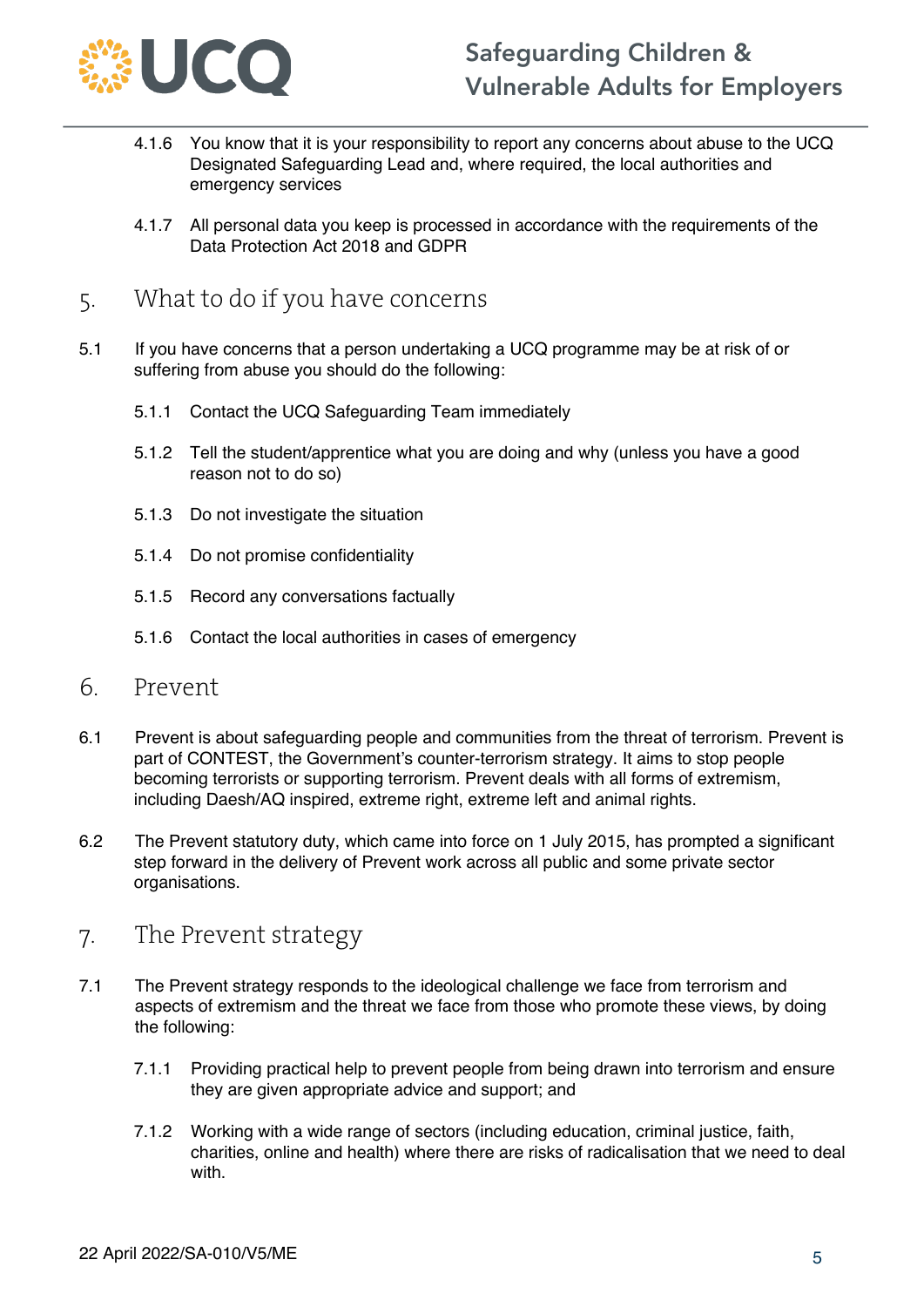

- 7.2 Prevent covers all forms of terrorism and extremism and some aspects of non-violent extremism.
- 7.3 The Home Office works with local authorities, a wide range of government departments, and community organisations to deliver the Prevent strategy. The police also play a significant role in Prevent, in much the same way as they do when taking a preventative approach to other crimes.
- 7.4 At the heart of Prevent is safeguarding children and adults and providing early intervention to protect and divert people away from being drawn into terrorist activity.
- 7.5 Prevent addresses all forms of terrorism, but continues to ensure resources and effort are allocated on the basis of threats to our national security.
- 7.6 The Channel programme, part of the Prevent strategy, is a multi-agency programme coordinated by the police to identify individuals vulnerable to radicalisation and direct them towards appropriate support. It focuses on providing support at an early stage to people who are identified as being vulnerable to being drawn into terrorism. The latest Channel guidance states that the programme consists of three elements:
	- 7.6.1 Identifying individuals at risk;
	- 7.6.2 Assessing the nature and extent of that risk; and
	- 7.6.3 Developing the most appropriate support plan for the individuals involved.
- 8. Spotting signs and getting help
- 8.1 Radicalisation can be really difficult to spot. Signs that may indicate a person is being radicalised include:
	- 8.1.1 isolating themselves from family and friends
	- 8.1.2 talking as if from a scripted speech
	- 8.1.3 unwillingness or inability to discuss their views
	- 8.1.4 a sudden disrespectful attitude towards others
	- 8.1.5 increased levels of anger
	- 8.1.6 increased secretiveness, especially around internet use
- 8.2 The following signs are more specific to radicalisation:
	- 8.2.1 owning more than one mobile phone
	- 8.2.2 showing sympathy for extremist causes
	- 8.2.3 advocating extremist messages glorifying violence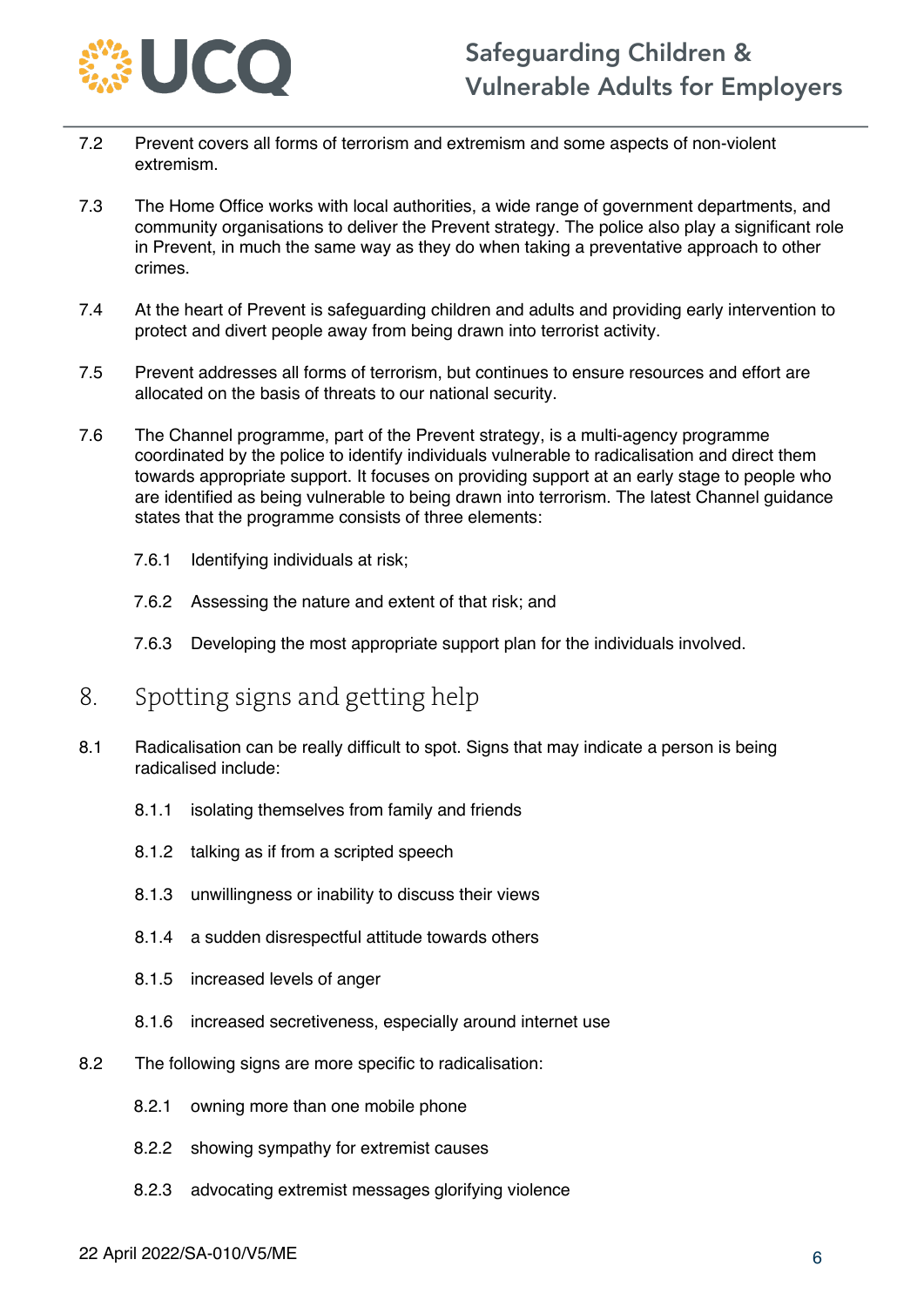

- 8.2.4 accessing extremist literature and imagery
- 8.2.5 showing a mistrust of mainstream media reports and belief in conspiracy theories
- 8.2.6 appearing angry about governmental policies, especially foreign policy
- 8.3 People who are at risk of radicalisation may have low self-esteem, or be victims of bullying or discrimination. Extremists might target them and tell them they can be part of something special, later brainwashing them into cutting themselves off from their friends and family.
- 8.4 However, these signs don't necessarily mean someone is being radicalised it may be a sign that something else is wrong, so it is always worth having a conversation with the individual to establish if further help is needed from the Safeguarding Team.
- 8.5 It is essential that, if you do have any concerns, you contact a member of the Safeguarding Team as soon as possible.
- 8.6 Most individuals, even those who hold radical views, do not become involved in extremism and many young people may be exposed to extremist views without becoming radicalised.
- 8.7 However, some people may be more vulnerable to radicalisation due to personal circumstances such as:
	- 8.7.1 coming from unstable homes with poor family relationships
	- 8.7.2 feelings of loss, bereavement, and social isolation and confusion over identity
	- 8.7.3 experience of discrimination and harassment leading to a sense of grievance
- 8.8 Reasons why young people and vulnerable adults may be attracted to the extremist narrative and may become radicalised include the following:
	- 8.8.1 they are trying to make sense of world events
	- 8.8.2 they feel that their culture or religion is under threat
	- 8.8.3 it makes them feel a sense of identity or belonging or being part of something
	- 8.8.4 they are looking for adventure or excitement; young people who exhibit risk taking behaviour may be attracted to the sense of danger
	- 8.8.5 they have a personal grievance or experience of racism or discrimination and feel they want to change things
	- 8.8.6 they are under pressure from their peers who have links with these groups
- 8.9 If you would like clarification, further information or advice on any safeguarding and welfare matters please contact UCQ to speak to a member of the safeguarding team (see section 9 below for details).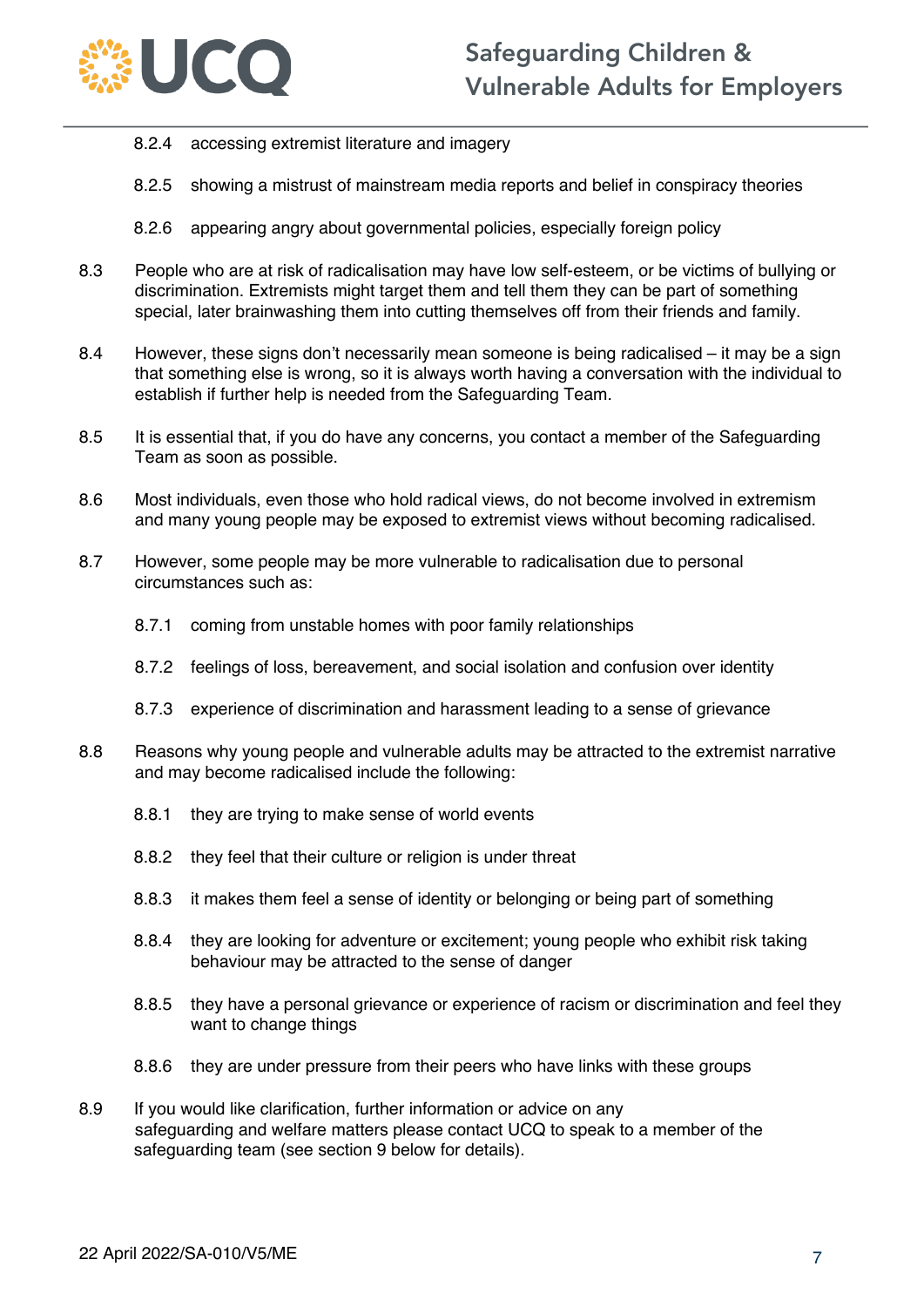

## 9. Your UCQ Safeguarding Team

| Responsibility                     | <b>Name</b>           | <b>Telephone</b> | <b>Email</b>               |
|------------------------------------|-----------------------|------------------|----------------------------|
| <b>Strategic Safeguarding Lead</b> | Michelle Elliott      | 07759 561 342    | michelle.elliott@ucq.ac.uk |
|                                    |                       | 0191 275 5015    |                            |
| Designated Safeguarding Lead       | <b>Kelly Pattison</b> | 0191 275 5015    | kelly.pattison@ucq.ac.uk   |
| Designated Safeguarding Lead       | <b>Ben Devine</b>     | 07366 564 165    | ben.devine@ucq.ac.uk       |
| (Stockton)                         |                       |                  |                            |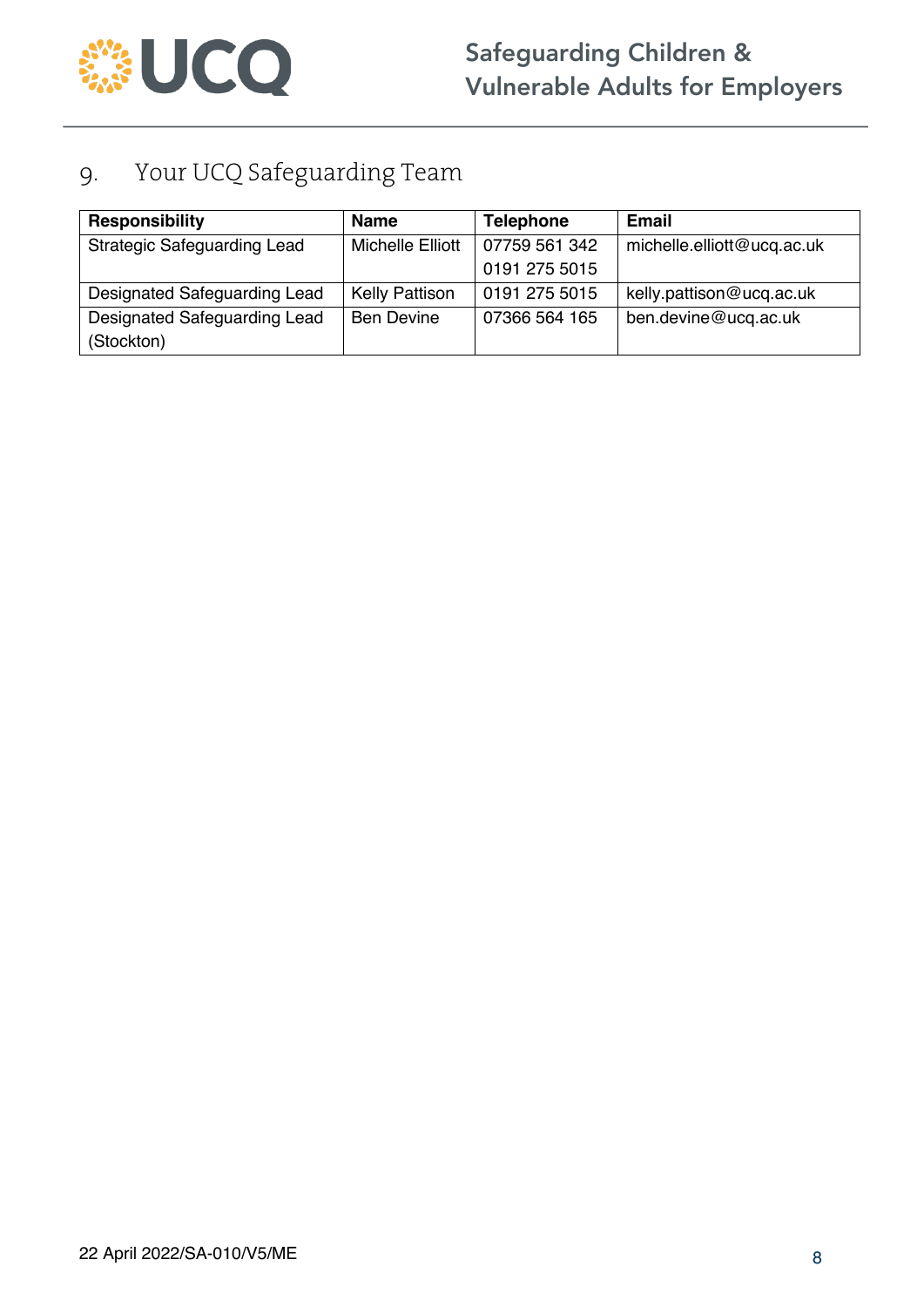

## 10. Initial equalities impact assessment

| <b>Department:</b><br>All                                                                                                                                                                                                                                                                                                                                                                                                                                                                                                                                                                    | <b>Completed by:</b>                                                                                                                                                                                             | Date of initial assessment:<br>Michelle Elliott, Vice Principal, SSL<br>22/04/2022 |                                                                                                                      |  |                                                                                                                                                                                                                        |
|----------------------------------------------------------------------------------------------------------------------------------------------------------------------------------------------------------------------------------------------------------------------------------------------------------------------------------------------------------------------------------------------------------------------------------------------------------------------------------------------------------------------------------------------------------------------------------------------|------------------------------------------------------------------------------------------------------------------------------------------------------------------------------------------------------------------|------------------------------------------------------------------------------------|----------------------------------------------------------------------------------------------------------------------|--|------------------------------------------------------------------------------------------------------------------------------------------------------------------------------------------------------------------------|
| Area to be assessed:                                                                                                                                                                                                                                                                                                                                                                                                                                                                                                                                                                         |                                                                                                                                                                                                                  | SA-010 Safeguarding Children and Vulnerable Adults -<br>Information for Employers  |                                                                                                                      |  |                                                                                                                                                                                                                        |
| <b>Existing or new policy/procedure:</b>                                                                                                                                                                                                                                                                                                                                                                                                                                                                                                                                                     |                                                                                                                                                                                                                  | Existing                                                                           |                                                                                                                      |  |                                                                                                                                                                                                                        |
| What evidence has been used to inform the assessment and policy? (please list only)                                                                                                                                                                                                                                                                                                                                                                                                                                                                                                          |                                                                                                                                                                                                                  |                                                                                    |                                                                                                                      |  |                                                                                                                                                                                                                        |
| ➤<br>➤<br>➤                                                                                                                                                                                                                                                                                                                                                                                                                                                                                                                                                                                  | <b>External guidance and requirements:</b><br>All legislation and publications identified in SA002 - Safeguarding Policy<br>Internal guidance and requirements:<br>Consultation with Strategic Safeguarding Lead |                                                                                    |                                                                                                                      |  |                                                                                                                                                                                                                        |
| University Centre Quayside (UCQ) fully recognise their responsibilities to<br>1. Describe the aims,<br>objectives or purpose of<br>safeguard and promote the welfare of children and vulnerable adults,<br>the policy/procedure<br>including the responsibilities their Academic Council, staff and volunteers<br>have in regard to the protection of children and vulnerable adults from<br>abuse; and to have due regard to the need to prevent people from being<br>drawn into terrorism. This document provides information to employers<br>setting out UCQ's safeguarding arrangements. |                                                                                                                                                                                                                  |                                                                                    |                                                                                                                      |  |                                                                                                                                                                                                                        |
| 2. Which<br>stakeholders/groups<br>are intended to benefit<br>from this<br>policy/procedure?                                                                                                                                                                                                                                                                                                                                                                                                                                                                                                 | All stakeholders                                                                                                                                                                                                 |                                                                                    |                                                                                                                      |  |                                                                                                                                                                                                                        |
| The Equality Act 2010<br>requires public bodies<br>to have 'due regard' to<br>the need to:-<br>(1) Eliminate unlawful<br>discrimination,<br>harassment and<br>victimization<br>(2) Advance equality of<br>opportunity between<br>different groups; and<br>(3) Foster good relations<br>between different<br>groups                                                                                                                                                                                                                                                                           | 3. Could the<br>disproportionately<br>negative effect impact<br>out in $(1)$ to $(3)$ of the<br>Act on any of the<br>protected<br>characteristics?:-<br>High<br><b>Medium</b><br>Low<br>No effect                | policy/procedure have a<br>in terms of the aims set                                | 4. Briefly explain<br>how the<br>policy/procedure<br>furthers or prevents<br>the aims set out in<br>$(1)$ to $(3)$ . |  | 5. If there is a<br>disproportionately<br>negative impact on<br>any protected<br>characteristics, can it<br>be justified on the<br>grounds of promoting<br>equality or any other<br>reason? If yes, please<br>explain. |

|                              | Age                      | No effect | Not applicable | Not applicable |
|------------------------------|--------------------------|-----------|----------------|----------------|
| Protected<br>:haracteristics | <b>Disability</b>        | No effect | Not applicable | Not applicable |
|                              | <b>Gender</b>            | No effect | Not applicable | Not applicable |
|                              | <b>Gender</b>            | No effect | Not applicable | Not applicable |
|                              | reassignment             |           |                |                |
|                              | <b>Marriage and</b>      | No effect | Not applicable | Not applicable |
|                              | <b>Civil Partnership</b> |           |                |                |
|                              | <b>Pregnancy and</b>     | No effect | Not applicable | Not applicable |
| 6 ㅎ                          | <b>Maternity</b>         |           |                |                |